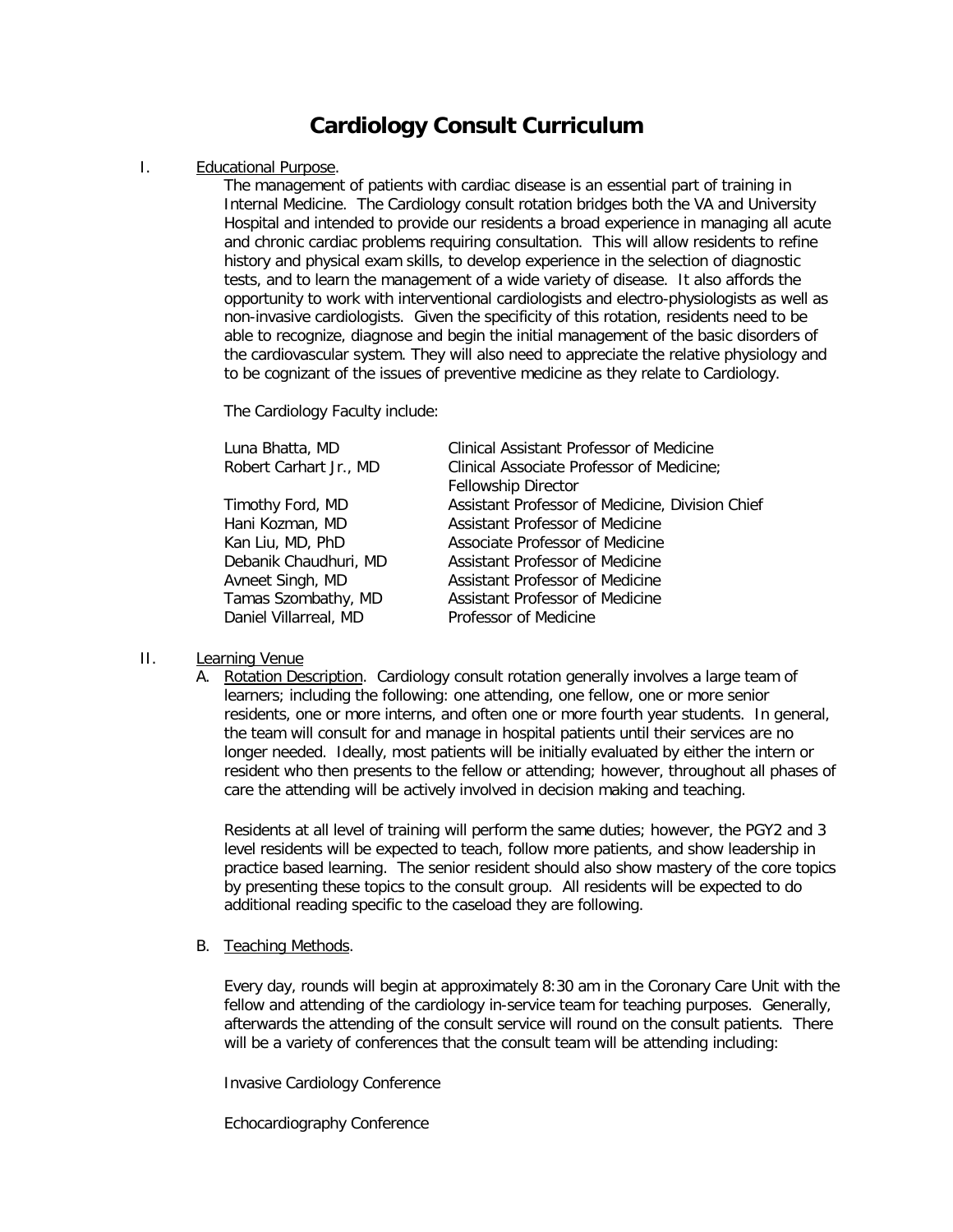Imaging Conference Journal Club

EKG Conference

Cardiology Fellow Conference

The primary learning process during this rotation comes from direct patient care. This involves being involved at the initial evaluation until the consult service "signs-off." It is an opportunity for residents to improve their skill at doing histories and physicals and develop management plans for the cardiac aspects of their patients.

Expected Reading. Any general internal medicine text can be used as an initial reading source. The entire array of available electronic and online medical textbooks (such as Harrison's, M.D. Consult, Up-To-Date, etc.) are commonly used references and are available to all computers with internet access. The main [Cardiology](http://www.upstate.edu/library/ebook/subjects.php#card) textbook that should be read is Braunwald, Heart Disease, which is available in the medicine library.

### C. Mix of Diseases.

- 1. Arrhythmias
	- 1. Atrial (flutter, fibrillation, etc)
	- 2. Conduction abnormalities
	- 3. Pacemaker management
	- 4. Ventricular
- 2. Congenital Heart Disease
- 3. Congestive Heart Failure
	- 1. Acute pulmonary edema
	- 2. Chronic congestive heart failure
	- 3. Diastolic
	- 4. Systolic
- 4. Coronary Artery Disease
	- 1. Angina pectoris, chronic stable
	- 2. Angina Pectoris, unstable
	- 3. Myocardial infarction, complicated
	- 4. Myocardial infarction, uncomplicated
	- 5. Myocardial infarction follow up
	- 6. Postoperative care (CABG, PTCA and stents)
- 5. Endocarditis
- 6. Hypertension
	- 1. Chronic stable hypertension
	- 2. Hypertensive crisis
	- 3. Secondary Hypertension
- 7. Myocardial disease
	- 1. Cardiomyopathy
	- 2. Myocarditis
- 8. Pericardial Disease
	- 1. Acute pericarditis
	- 2. Pericardial Tamponade
- 9. Preoperative evaluation of the cardiac patient
- 10. Vascular Disease
	- 1. Aneurysm (atherosclerotic, mycotic)
	- 2. Aortic Disease
	- 3. Arterial insufficiency
	- 4. Chronic venous stasis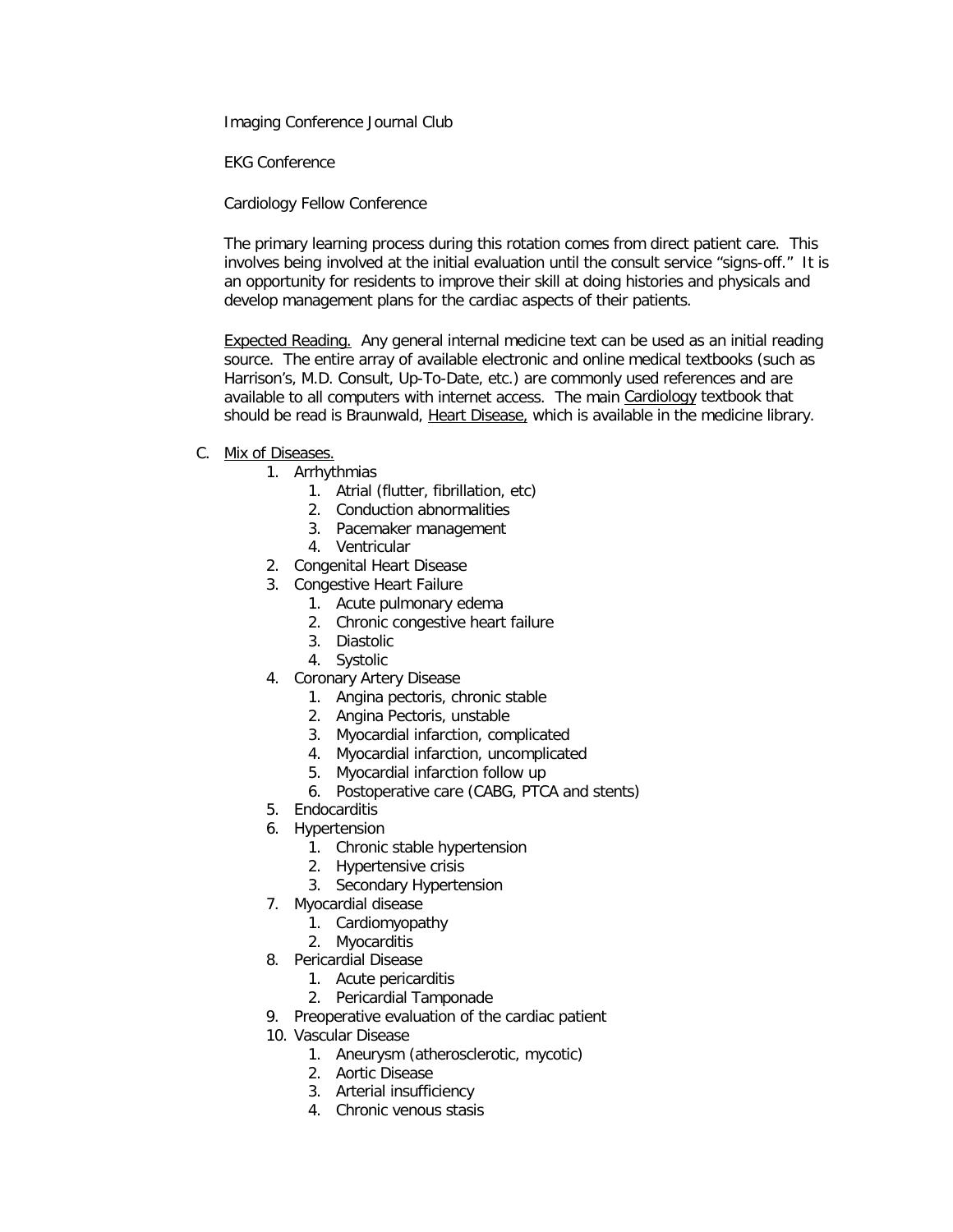- 5. Deep Venous Thrombosis
- 6. Aortic Dissection
- 7. Valvular heart disease
- 11. Patients with chest pain of unknown etiology
- 12. Pulmonary hypertension
- 13. Obesity, Diabetes, dyslipidemias, hypertension
- 14. Skills
	- 1. Diagnosis and management of angina, unstable angina and acute MI (Acute Coronary Syndromes)
	- 2. Diagnosis and management of acute and chronic CHF
	- 3. Diagnosis and management of acute and chronic atrial fibrillation/flutter
	- 4. Diagnosis and management of life threatening ventricular and atrial arrhythmias as outlined in the ACLS protocol
	- 5. Diagnosis and management of patients with chest pain of unknown etiology
	- 6. Evaluation of markers of myocardial injury
	- 7. Indications for angioplasty, stenting, CABG and medical therapy in patients with CAD
	- 8. Recognition of infarct patterns on a surface 12 lead EKG
	- 9. Interpretation of PA catheter waveforms
	- 10. Post-MI evaluation, risk stratification and management
	- 11. Indications for noninvasive and invasive cardiac evaluation
	- 12. Complications of cardiac catheterization and PTCA
- III. Educational Contents Recommended reading includes:

### **CAD, MI, Unstable Angina and Chest Pain**

ACC/AHA Guidelines for the management of STEMI. JACC 2016, 67, 1235 and JACC 2013, 61, e78.

ACC/AHA Guidelines for the management of Non-STEMI. JACC 2016, 64, e139. JACC

Chronic stable angina. Abrams J. New England Journal of Medicine. 352(24):2524-33, 2005 Jun 16.

Application of Current Guidelines to the Management of Unstable Angina and Non-ST-Elevation Myocardial Infarction. Eugene Braunwald. Circulation. 2003;108

[Current Concepts: ST-Segment Elevation in Conditions Other Than Acute Myocardial Infarction](http://content.nejm.org/cgi/content/short/349/22/2128) Wang K., Asinger R. W., Marriott H. J.L. New England Journal of Medicine 2003; 349:2128-2135, Nov 27, 2003.

Inflammation, Atherosclerosis, and CAD. Hansson G. K. New England Journal of Medicine 2005; 352:1685-1695, Apr 21, 2005.

Use of the Electrocardiogram in Acute Myocardial Infarction. Zimetbaum P. The New England Journal Of Medicine,348(10):933-940.2003 March 6

Cardiovascular Complications of Cocaine Use - Lange R. A., Hillis L. D. New England Journal of Medicine 2001; 345:351-358, Aug 2, 2001.

### **Infective endocarditis**

Infective endocarditis. Moreillon, Y. Que The Lancet, Volume 363, Issue 9403, Pages 139-149 P.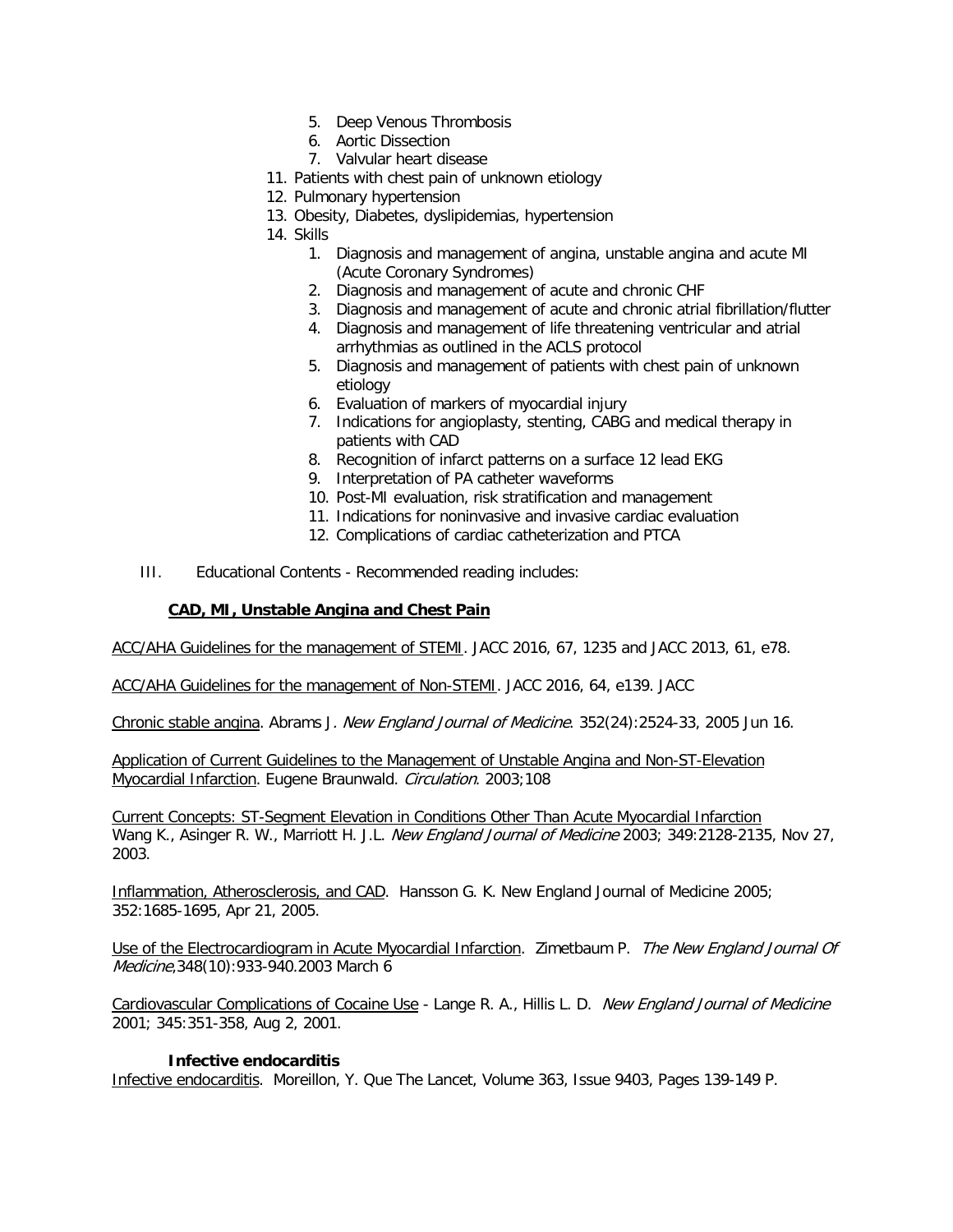### **Pericarditis**

Acute Pericarditis Lange R. A., Hillis L. D. New England Journal of Medicine 2004; 351:2195-2202, Nov 18, 2004.

### **Myocarditis**

*Myocarditis Feldman A. M., McNamara D. New England Journal of Medicine 2000; 343:1388-1398, Nov 9, 2000.* 

### Cardiomyopathies

Reference- Harrison's Textbook of Internal Medicine

### **Restrictive Cardiomyopathy**

Restrictive Cardiomyopathy Kushwaha S. S., Fallon J. T., Fuster V. New England Journal of Medicine 1997; 336:267-276, Jan 23, 1997.

### **Hypertrophic Obstructive Cardiomyopathy**

Hypertrophic Obstructive Cardiomyopathy Nishimura R. A., Holmes D. R. Jr. New England Journal of Medicine 2004; 350:1320-1327, Mar 25, 2004.

### **Valvular Disorders**

ACC/AHA Guidelines for the management of valvular heart disease . JACC 2014, 63, e57.

Aortic Stenosis Carabello B. A. New England Journal of Medicine 2002; 346:677-682, Feb 28, 2002.

Valvular Heart Disease Carabello B. A., Crawford F. A. New England Journal Medicine 1997; 337:32-41, Jul 3, 1997.

Novel approaches to cardiac valve repair: from structure to function: Part I. Circulation. 109(8):942-50, 2004 Mar 2. Yacoub MH. Cohn LH.

Novel approaches to cardiac valve repair: from structure to function: Part II. Circulation. 109(9):1064-72, 2004 Mar 9 Yacoub MH. Cohn LH.

### **Hypertension**

Harrison's Textbook of Internal Medicine

Hypertensive emergencies: diagnosis and management. Phillips RA. Greenblatt J. Krakoff LR. Progress in Cardiovascular Diseases. 45(1):33-48, 2002 Jul-Aug.

### **Endothelial Dysfunction:**

Role of endothelial dysfunction in atherosclerosis. Davignon J; Ganz P. Circulation 2004 Jun 15;109(23 Suppl 1):III27-32.

### **Arrhythmias - Ventricular Tachycardias**

Wide QRS complex tachycardias. Gupta, AK, Thakur, RK. Med Clin North Am 2001; 85:245

Ventricular tachycardia versus supraventricular tachycardia with aberration: electrocardiographic distinctions. In: Cardiac Electrophysiology From Cell to Bedside. Miller, JM, Hsia, HH, Rothman, SA, et al. Zipes, DP, Jalife, Jose (Eds), W.B. Saunders, Philadelphia 2000. p.696

A new approach to the differential diagnosis of a regular tachycardia with a wide QRS complex. Brugada, P, Brugada, J, Mont, L, et al. Circulation 1991; 83:1649.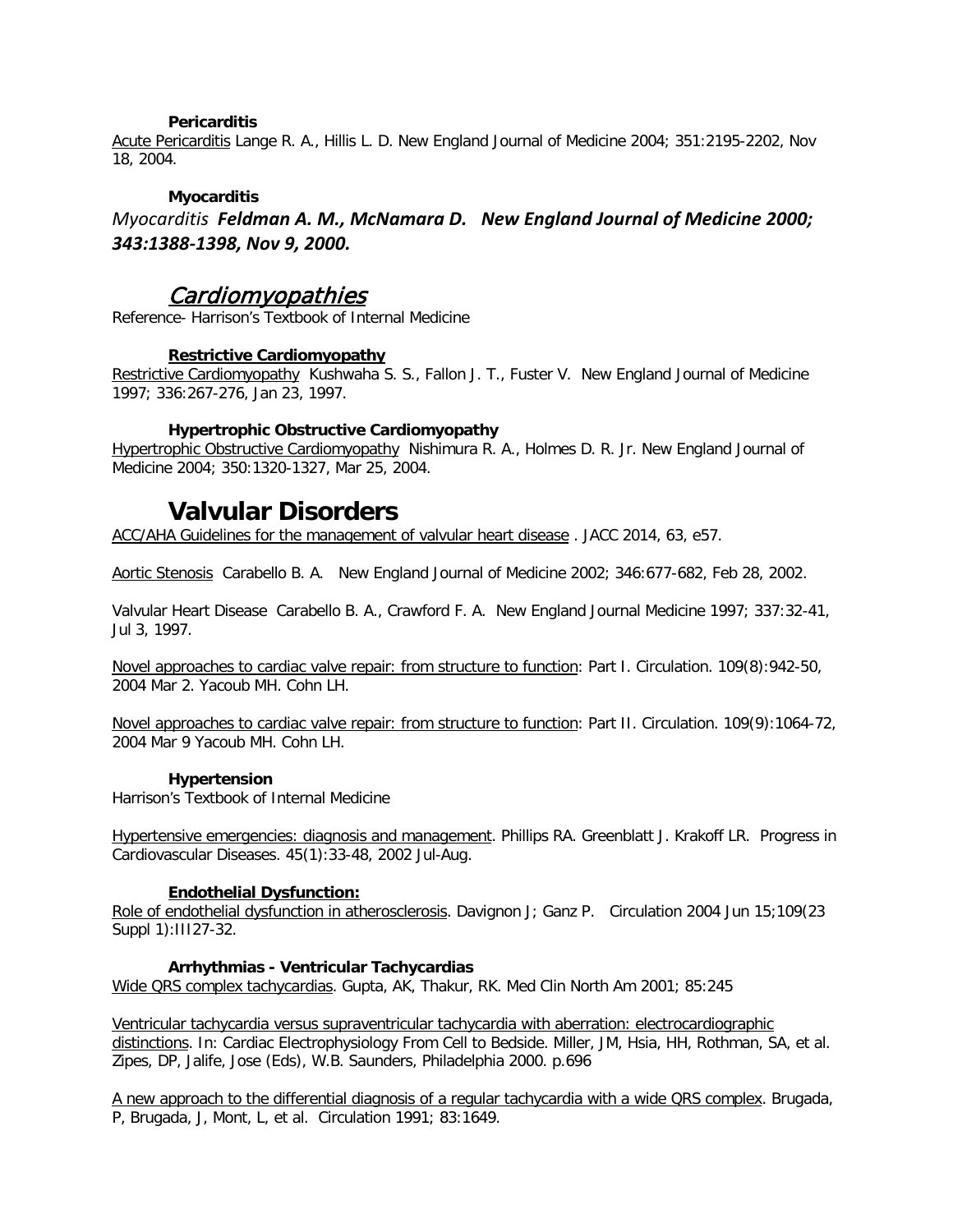**Supraventricular Tachycardias**

Supraventricular tachycardia. Ganz, LI, Friedman, PL. New England Journal of Medicine 1995; 332:162.

## **Pre-operative Evaluation Before Non-cardiac Surgery**

# ACC/AHA Guidelines for Non-Cardiac Surgery**. JACC 2014, 62, e77.**

## **Atrial Fibrillation**

ACC/AHA Guidelines for the management of atrial fibrillation . JACC 2014, 64, e1.

Atrial Fibrillation. Falk R. H. New England Journal of Medicine 2001; 344:1067-1078, Apr 5, 2001.

A Comparison of Rate Control and Rhythm Control in Patients with Atrial Fibrillation. The Atrial Fibrillation Follow-up Investigation of Rhythm Management (AFFIRM) Investigators. New England Journal of Medicine 2002; 347:1825-1833, Dec 5, 2002.

### **Implantable Cardioverter-Defibrillator**

Implantable Cardioverter–Defibrillators. DiMarco J.N Engl J Med 2002; 347:1825-1833, Dec 5, 2002.

### Syncope

Neurocardiogenic Syncope. Grubb B. P. New England Journal of Medicine 2005; 352:1004-1010, Mar 10, 2005.

[Syncope.](http://content.nejm.org/cgi/content/short/343/25/1856) Kapoor W. N. New England Journal of Medicine 2000; 343:1856-1862, Dec 21, 2000

### **Heart Failure**

ACC/AHA Guidelines for the management of CHF . JACC 2013, 62, e147.

Heart Failure. Jessup M., Brozena S. New England Journal of Medicine 2003; 348:2007-2018,

ACC/AHA 2005 Guideline Update for the Diagnosis and Management of Chronic Heart Failure in the Adult [ACC/AHA]. Acc.org

Aldosterone in Congestive Heart Failure. New England Journal of Medicine 2001; 345:1689-1697, Dec 6, 2001

Hormones and Hemodynamics in Heart Failure. Schrier R. W., Abraham W. T. New England Journal of Medicine 1999; 341:577-585, Aug 19, 1999.

Use of plasma brain natriuretic peptide concentration to aid in the diagnosis of heart failure. Shapiro BP. Chen HH. Burnett JC Jr. Redfield MM. Mayo Clinic Proceedings. 78(4):481-6, 2003 Apr.

Diastolic Heart Failure Aurigemma G. P., Gaasch W. H. New England Journal of Medicine 2004; 351:1097-1105, Sep 9, 2004.